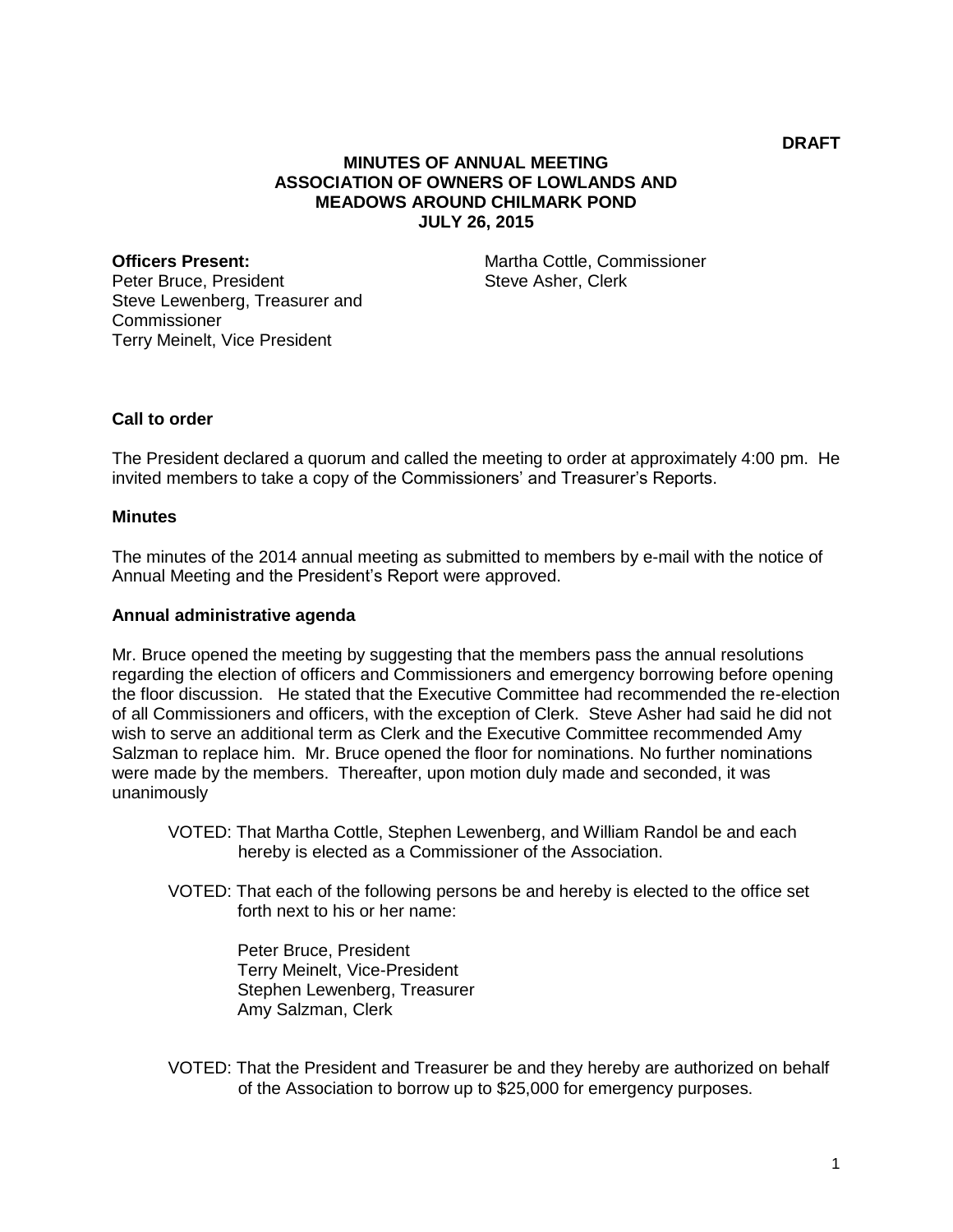# **President's Report**

Mr. Bruce said that some members had expressed concern about high levels of algae and widgeon grass growing in various areas of the Pond. Both like warmth, light, and nitrogen and aren't bothered by changes in salinity. Widgeon grass doesn't grow in water more than one meter deep. What has changed this year is that the Pond is relatively warm and shallow as a result of the dry summer. He said that we have relatively little control over these factors, except that in a good opening, the nutrients are flushed out.

Mr. Lewenberg said that the there had been a fantastic opening in April because the Pond was very high following winter snows. The Pond was opened at the optimum time and stayed open for a very significant period (eleven days), but closed at low tide. The Pond water level dropped 55 inches. With the lack of rainfall in recent months, it has not risen. Both Mr. Lewenberg and Mr. Bruce said that neither the algae nor the widgeon grass should be viewed as a long-term problem.

## **Treasurer's Report**

Mr. Lewenberg then presented the Treasurer's Report. He said that the Association had approximately \$133,000 on hand, and that 60% of members had already paid this year's assessment. There were few long-term non-payers. He said that the Association was going through records of owners south of South Road to determine if the right people are assessed as riparian owners. He introduced Elias Miller, the summer intern who was assisting on the project by comparing lists of assessed members and town tax records. The results showed that the Association's list of members is pretty good. He said that he would be be sending letters to those on the town's list of owners who are not members stating that the Association believes that as riparian owners, they were members of the Association and liable to pay the annual assessment.

He said that the Association was well insured for both general liability and D&O/E&O. Alan Parks of the Hancock Beach Association asked if the Chilmark Pond Association was considered a profit or non-profit entity for insurance purposes. Mr. Lewenberg explained that the Association is neither but is a quasi-governmental entity created by state legislation to manage state property, in this case the Pond.

Christine Russell asked if the list of members was public or private. She suggested that it be made available to all members because people may recognize neighbors not on the list. Mr. Lewenberg said that the list of members was public information.

### **Commissioners' Report**

The annual report of the Commissioners was presented in writing at the meeting and distributed in an email to members sent prior to the meeting. Ms. Cottle summarized the report for the meeting. She said the Pond was frozen from December to late March. The April 2015 opening was very successful..

Mr. Bruce noted that the Association had worked to deepen the cut in conjunction with past Pond openings and would look for opportunities to do so in conjunction with future openings. In the last two years, there had been only two openings a year due to low water levels, whereas several decades ago 3-4 openings a year were common. A high water level is required for a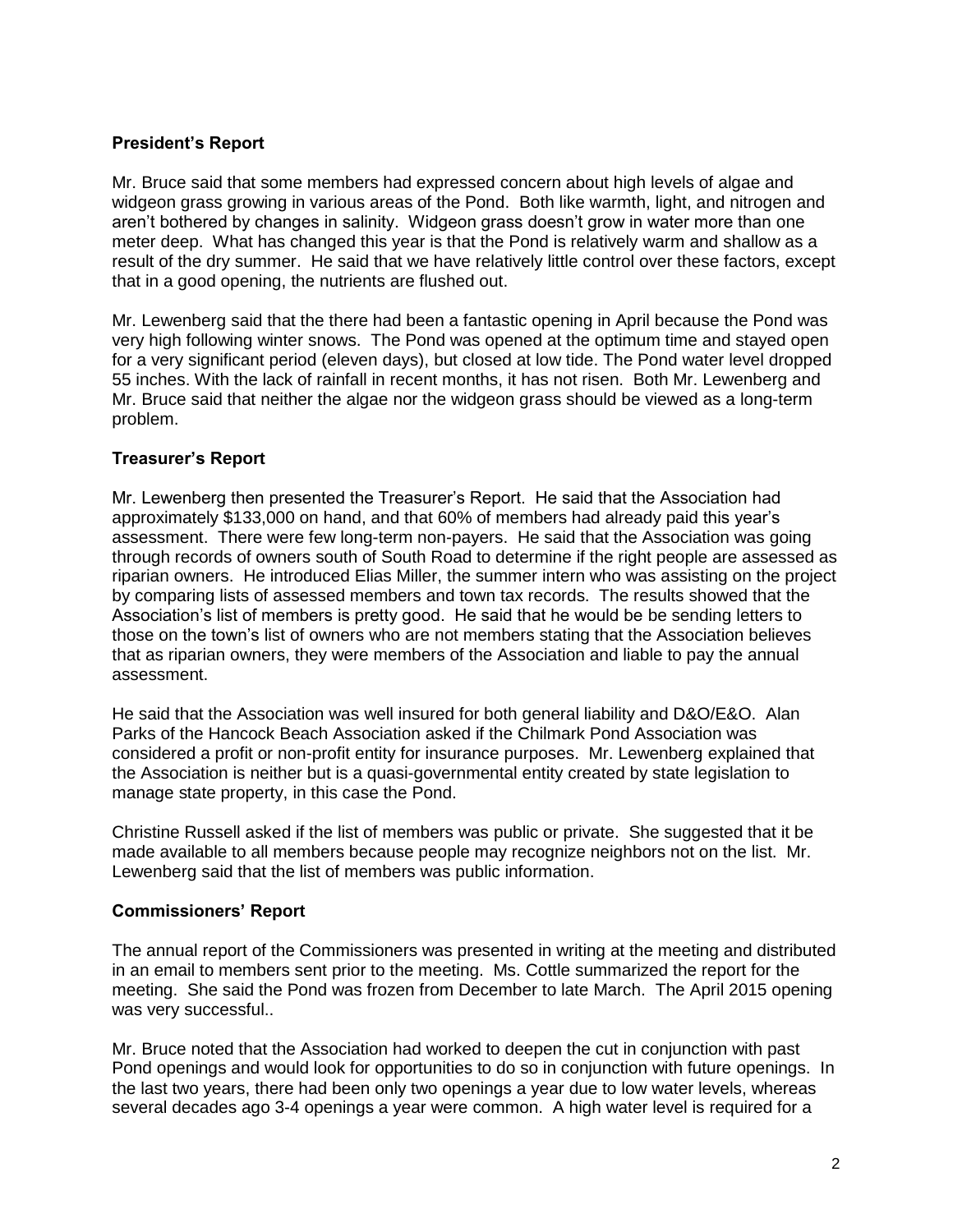good flush of sea water and it takes at least seven days for achieve a good flush.

In response to a question, Ms. Cottle said that the work on deepening the cut could not be completed in April due to the arrival of protected nesting plovers.

Max McCreary asked if was possible to have openings in other places. Ms. Cottle replied that the Association was legally prohibited from cutting through the dunes and that the deepest water is at the site of the cut.

Mark Brandfield said that he lived on Doctor's Creek and that the higher level of of pollutants and algae was a relatively recent development. He suggested that the cut be made wider for a better flush. In response, Mr. Lewenberg said that the Association had relied for many years on the expertise of Dale McClure who actually does the work of opening the cut. Mr. Bruce said that the cut widens naturally to 40+ feet soon after opening.

### **Shellfish Project update**

a<br>B

Rick Karney and Emma Green-Beach of the MV Shellfish Group (MVSG) distributed a handout regarding shellfish enhancement and nitrogen mitigation projects in the Pond. Ms. Green-Beach said that the growth of widgeon grass was not a bad sign and meant that there is light penetrating the Pond and the water is appropriately brackish.

She said the MVSG had worked on the first draft of the Mass. Estuaries Project (MEP) report on the Pond. The MEP has not yet arrived at a maximum nitrogen loading figure (Total Maximum Daily Load or TMDL) for the Pond yet, pending review by state environmental officials.<sup>1</sup>

Ms. Green-Beach said that the approximately 30,000 oysters seeded south of Wades Cove had survived the winter, although their shells seemed thin. She reminded the members that the hope was that shellfish could reduce levels of nitrogen in the water at much lower cost than alternatives such as sanitary sewerage. It would take 15 million oysters a year to bring Lagoon Pond down to its TMDL, which is probably unrealistic, but a meaningful reduction in nutrient loading could reduce the scope and expense of any sewer project. The oysters appear to be reproducing. She said the MVSG would keep growing them and removing them before market size because they were not fit for human consumption.

As for the ribbed mussels, many died from lower salinity, but others survived. This year the MVSG figured out how to spawn mussels more reliably. None have yet set, which means they stop swimming. She was not sure what effect predators, like blue crabs, could have on survival rates. In conclusion, she said the MVSG was on track to transplant the mussels into the Pond and satisfied with the progress of both initiatives.

Steve Krause asked if the Association should try to spread the word to limit use of fertilizer to reduce nitrogen levels in the Pond. Joan Malkin, former Association President and a member of

<sup>1</sup> *From the 2014 Association meeting:* MEP is reviewing ponds across the Island to determine whether the nitrogen loads are harming the relevant pond's ecology and if so what remedies should be instituted. In shallow ponds, runoff of phosphorus and nitrogen, largely from fertilizer and septic systems, leads to blooms of algae. In all the ponds that have been studied to date, there is an excess of nutrients, largely nitrogen. The MEP can impose a nutrient standard (Total Maximum Daily Load or TMDL) on each Town and the state can require the Towns to take action to reduce nutrient loads to attain the TMDL.